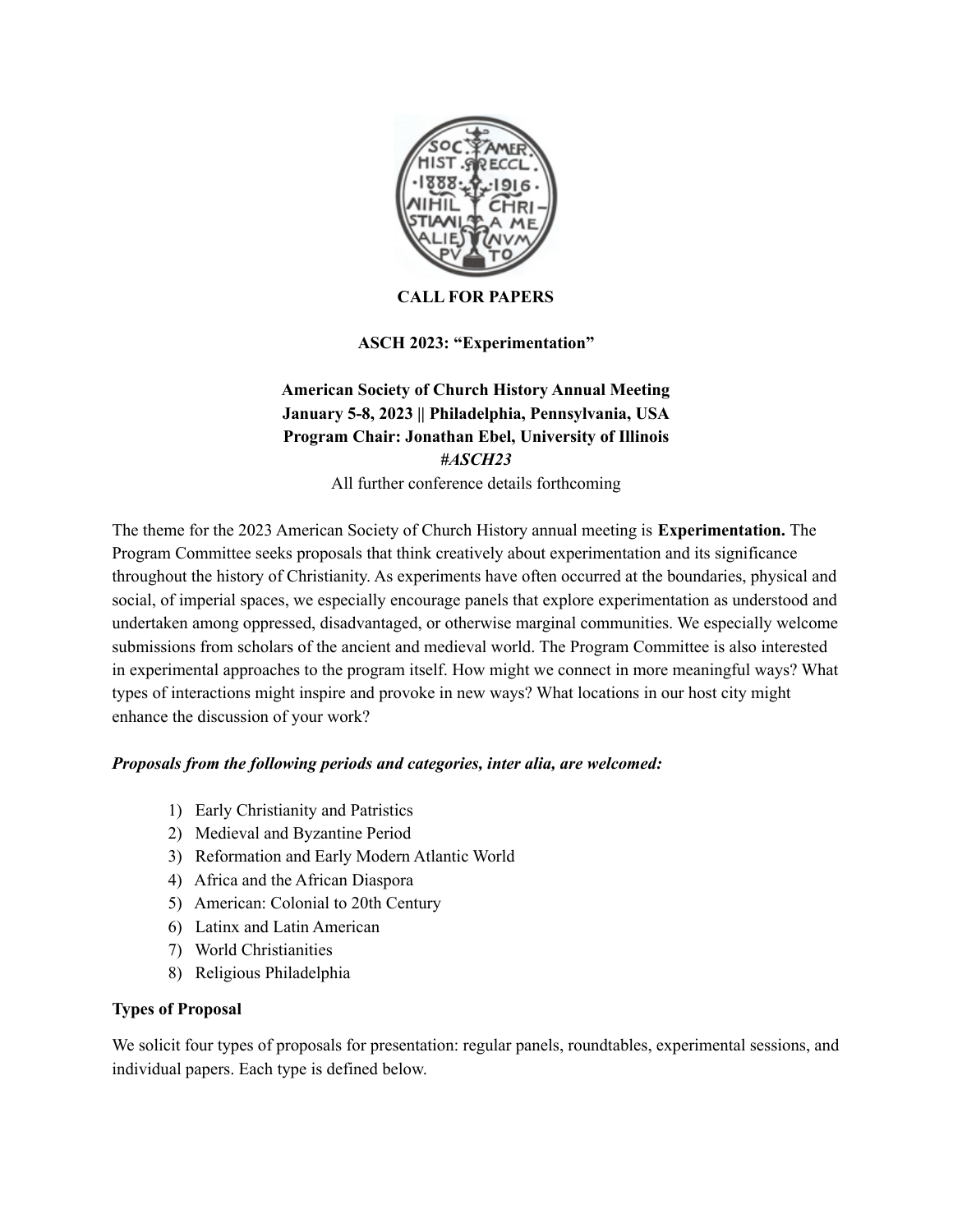*Regular Panel*: Structured presentations from three (or, rarely, four) scholars of original research papers. These papers must be no more than twenty minutes each. Moderated by a chairperson, these presentations are often commented upon by a respondent, after which there is a conversation among the panelists as well as time for audience questions.

*Roundtable*: Structured group discussion of a topic, question, theme, or book significant to the discipline of the history of Christianity. Such a discussion can be proposed in a variety of ways, at the discretion of the person submitting the proposal. Roundtables are limited to five participants, along with the chairperson. The aim of the roundtable is a discussion among the participants, who may present short papers (~five minutes each) to frame their further contributions. The roundtable format should reserve a substantial amount of time for interaction with the audience at the end of the formal discussion.

*Experimental Session:* Keeping with the theme of the conference, this category is for novel (dare we suggest, fun) approaches to the presentation and discussion of research. In addition to a full description of the scholarly content that the session will engage, proposals should specify what exactly is experimental about the session and why this particular experiment ought to matter for the Society.

*Individual Paper*: While the Program Committee gives strong preference to regular panel and roundtable proposals, one can also propose an individual paper for presentation on the conference program. If accepted, an individual paper will be placed into a panel — usually constructed from multiple individual paper submissions — by the Program Committee. **To be considered for inclusion in the program, individual papers must align with one or more of the following keywords:**

- Empire
- Community
- Technology
- Performance
- Illness/healing
- Authority
- Interreligious interaction

To ease scheduling and foster diverse dialogue, ASCH limits the participation of conference attendees to:

- 1 presentation of a paper
- 1 comment on a session, participation on a roundtable, or chairing of a session.

#### **Deadlines for Proposals**

### Note: The ASCH deadline for proposals is March 15, 2022.

Proposals seeking joint sponsorship between ASCH and the American Catholic Historical Association should indicate this desire during the submission process by checking the appropriate box. We will not be co-sponsoring any panels with the American Historical Association this year.

The Program Committee will do its best to announce the results of all submissions by the first week of July 2022.